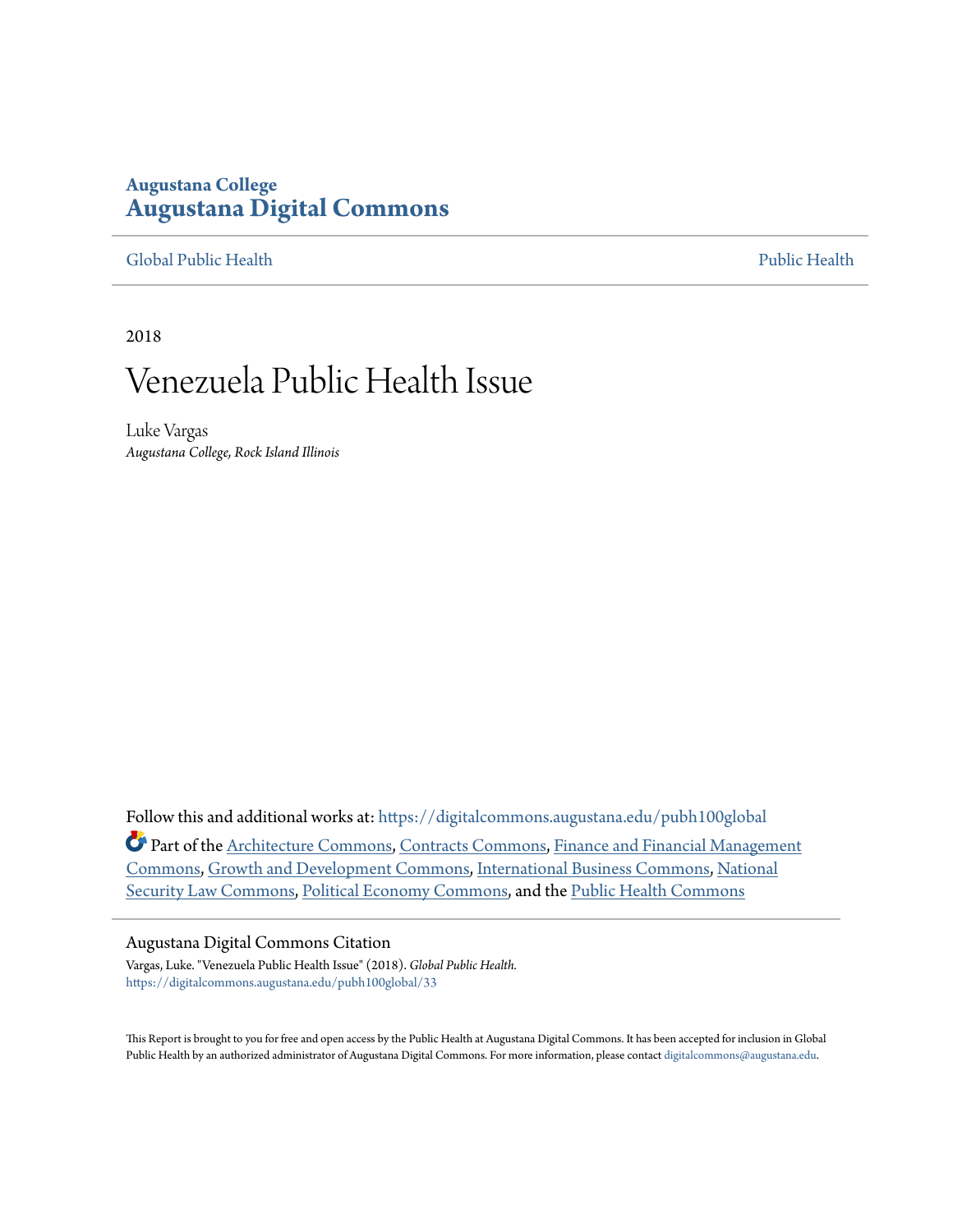

## **Venezuela Quick Facts**

**Location:** South America, surrounded by Guyana, Columbia, Brazil, and the Caribbean Sea

- **Population:** Approximately 31.57 million

- **Ethnic background**: 50% Mestizo Venezuelan, 43% European Venezuelan, African Ancestry Venezuelan 4.5%, 2.3% Indigenous Venezuelan.

(.gov)

**Religion & Population:** Of the approximately 32 million citizens that live in Venezuela, 50 percent of the populations roots are from Venezuela while the other 50 percent migrated to Venezuela from Europe, Africa, the Amazon Rainforest , India, Japan and China (Too, 2016). While the citizens have came from all over the world, 70% of the population identified themselves as Roman Catholic, 29% as Protestant and the other 1% was unidentified. (Venezuela, 2017).

**National Challenges Faced:** Venezuela has to import their medical supplies from other countries like Argentina, Cuba, Uruguay, and China but the currency exchange rules in Venezuela is slowing the process down. The slow process is due to the tight control over the money supply that the government has implemented toward its citizens, and until Venezuela gives the other countries a tangible currency they refuse to send in new shipments of supplies. Internally this causes hospitals to run out of supplies, and externally this causes bad relationships with the neighboring countries. (Lohman, 2015).

**Government:** Venezuela is a federal presidential republic. The chief executive is the President of **Venezuela** who is both head of state and head of governmen**t**. Executive power is exercised by the President. Legislative power is vested in the National Assembly. The citizens branch makes up the third branch.

**Primary Public Health Issues:** The public health problem within Venezuela is a lack of the proper medical supplies needed to help patients. Medicines, syringes, needles, antibiotics, and more are getting reused within the hospitals to maximize the amount of patients that can be helped because the country can't afford to get new supplies due to the exchange rules being enforced by the government themselves. (Lohman, 2015)